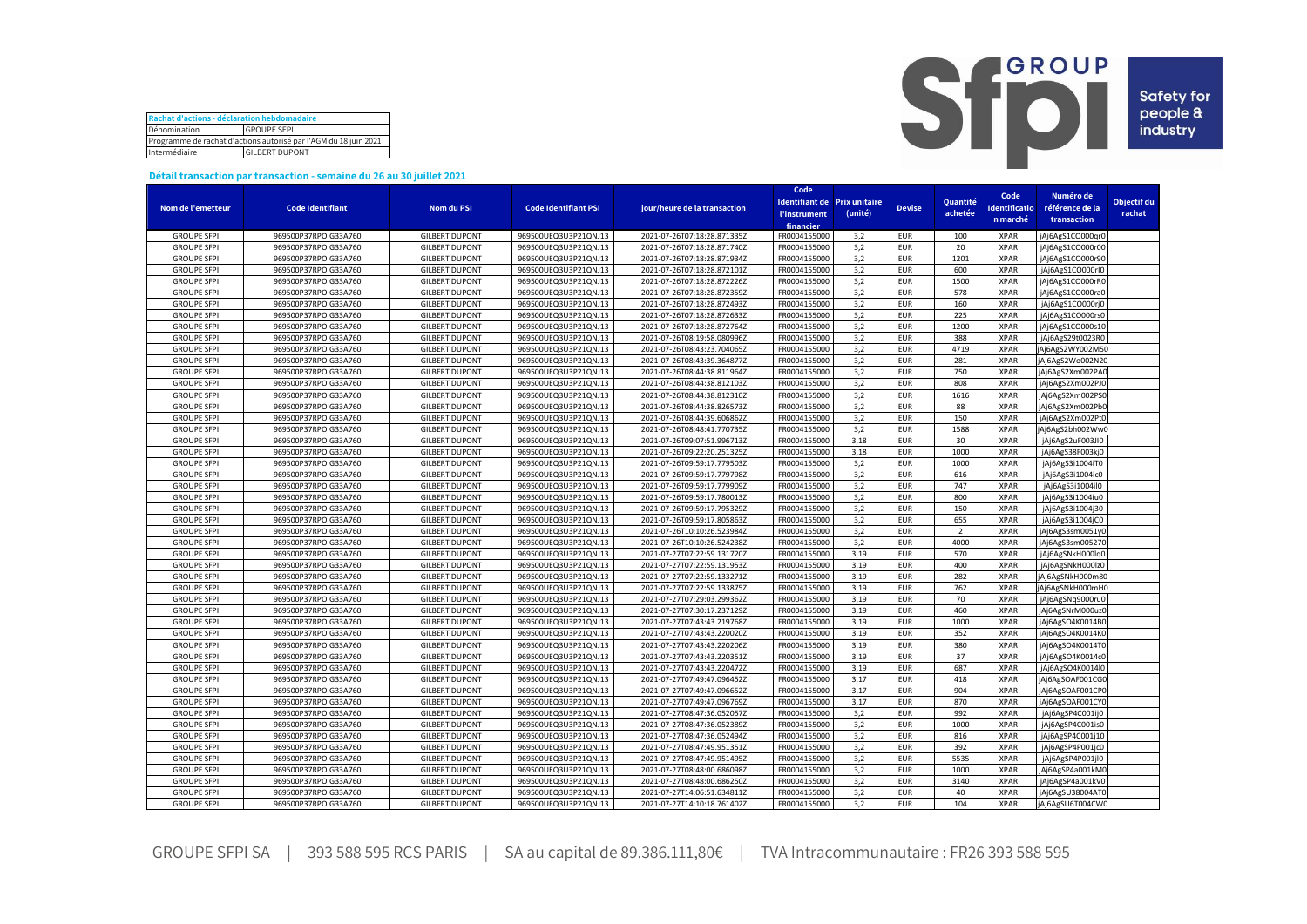|                                          |                                              |                                                |                                              |                                                            |                              |                |                          |                |                            | <b>GROUP</b>                         |            |
|------------------------------------------|----------------------------------------------|------------------------------------------------|----------------------------------------------|------------------------------------------------------------|------------------------------|----------------|--------------------------|----------------|----------------------------|--------------------------------------|------------|
|                                          |                                              |                                                |                                              |                                                            |                              |                |                          |                |                            |                                      | Safety for |
|                                          |                                              |                                                |                                              |                                                            |                              |                |                          |                |                            |                                      | people &   |
| <b>GROUPE SFPI</b>                       | 969500P37RPOIG33A760                         | <b>GILBERT DUPONT</b>                          | 969500UEQ3U3P21QNJ13                         | 2021-07-27T14:10:29.212923Z                                | FR0004155000                 | 3,2            | <b>EUR</b>               | 135            | <b>XPAR</b>                | jAj6Ag<br>c004                       |            |
| <b>GROUPE SFPI</b>                       | 969500P37RPOIG33A760                         | <b>GILBERT DUPONT</b>                          | 969500UEQ3U3P21QNJ13                         | 2021-07-27T14:10:29.213287Z                                | FR0004155000                 | 3,2            | <b>EUR</b>               | 281            | <b>XPAR</b><br><b>XPAR</b> | LiAi6AgSL<br><b>J6c004Co</b>         | industry   |
| <b>GROUPE SFPI</b><br><b>GROUPE SFPI</b> | 969500P37RPOIG33A760<br>969500P37RPOIG33A760 | <b>GILBERT DUPONT</b><br><b>GILBERT DUPONT</b> | 969500UEQ3U3P21QNJ13<br>969500UEQ3U3P21QNJ13 | 2021-07-29T08:17:56.908188Z<br>2021-07-29T08:17:56.908457Z | FR0004155000<br>FR0004155000 | 3,135<br>3.135 | <b>EUR</b><br><b>EUR</b> | 433<br>636     | <b>XPAR</b>                | $\sqrt{7}$ Ya00<br>jAj6AgT7Ya002Je0  |            |
| <b>GROUPE SFPI</b>                       | 969500P37RPOIG33A760                         | <b>GILBERT DUPONT</b>                          | 969500UEQ3U3P21QNJ13                         | 2021-07-29T08:17:56.908623Z                                | FR0004155000                 | 3,135          | <b>EUR</b>               | 661            | <b>XPAR</b>                | jAj6AgT7Ya002Jn0                     |            |
| <b>GROUPE SFP</b>                        | 969500P37RPOIG33A760                         | <b>GILBERT DUPONT</b>                          | 969500UEQ3U3P21QNJ13                         | 2021-07-29T08:17:56.911092Z                                | FR0004155000                 | 3.135          | <b>EUR</b>               | 400            | <b>XPAR</b>                | jAj6AgT7Ya002Jw0                     |            |
| <b>GROUPE SFPI</b>                       | 969500P37RPOIG33A760                         | <b>GILBERT DUPONT</b>                          | 969500UEQ3U3P21QNJ13                         | 2021-07-29T08:17:57.924824Z                                | FR0004155000                 | 3,135          | <b>EUR</b>               | 639            | <b>XPAR</b>                | jAj6AgT7Ya002K50                     |            |
| <b>GROUPE SFPI</b>                       | 969500P37RPOIG33A760                         | <b>GILBERT DUPONT</b>                          | 969500UEQ3U3P21QNJ13                         | 2021-07-29T08:23:48.076204Z                                | FR0004155000                 | 3,135          | <b>EUR</b>               | 106            | <b>XPAR</b>                | jAj6AgT7eD002XEC                     |            |
| <b>GROUPE SFPI</b>                       | 969500P37RPOIG33A760                         | <b>GILBERT DUPONT</b>                          | 969500UEQ3U3P21QNJ13                         | 2021-07-29T08:23:48.076520Z                                | FR0004155000                 | 3,135          | <b>EUR</b>               | 400            | <b>XPAR</b>                | jAj6AgT7eD002XN0                     |            |
| <b>GROUPE SFPI</b>                       | 969500P37RPOIG33A760                         | <b>GILBERT DUPONT</b>                          | 969500UEQ3U3P21QNJ13                         | 2021-07-29T08:55:44.566788Z                                | FR0004155000                 | 3,135          | <b>EUR</b>               | $\mathbf{1}$   | <b>XPAR</b>                | jAj6AgT89A003I80                     |            |
| <b>GROUPE SFPI</b>                       | 969500P37RPOIG33A760                         | <b>GILBERT DUPONT</b>                          | 969500UEQ3U3P21QNJ13                         | 2021-07-29T09:08:32.701632Z                                | FR0004155000                 | 3,14           | <b>EUR</b>               | 143            | <b>XPAR</b>                | jAj6AgT8LY003Zj0                     |            |
| <b>GROUPE SFPI</b>                       | 969500P37RPOIG33A760                         | <b>GILBERT DUPONT</b>                          | 969500UEQ3U3P21QNJ13                         | 2021-07-29T09:08:32.701992Z                                | FR0004155000                 | 3,14           | <b>EUR</b>               | 300            | <b>XPAR</b>                | jAj6AgT8LY003Zs0                     |            |
| <b>GROUPE SFPI</b><br><b>GROUPE SFPI</b> | 969500P37RPOIG33A760<br>969500P37RPOIG33A760 | <b>GILBERT DUPONT</b><br><b>GILBERT DUPONT</b> | 969500UEQ3U3P21QNJ13<br>969500UEQ3U3P21QNJ13 | 2021-07-29T11:10:39.420950Z<br>2021-07-29T11:11:02.805170Z | FR0004155000<br>FR0004155000 | 3,155<br>3,155 | <b>EUR</b><br><b>EUR</b> | 850<br>431     | <b>XPAR</b><br><b>XPAR</b> | jAj6AgTAFj006TT0<br>jAj6AgTAG4006UC  |            |
| <b>GROUPE SFPI</b>                       | 969500P37RPOIG33A760                         | <b>GILBERT DUPONT</b>                          | 969500UEQ3U3P21QNJ13                         | 2021-07-29T12:44:06.001548Z                                | FR0004155000                 | 3,155          | <b>EUR</b>               | 20             | <b>XPAR</b>                | jAj6AgTBi7007y20                     |            |
| <b>GROUPE SFPI</b>                       | 969500P37RPOIG33A760                         | <b>GILBERT DUPONT</b>                          | 969500UEQ3U3P21QNJ13                         | 2021-07-29T12:49:03.570346Z                                | FR0004155000                 | 3,155          | EUR                      | 112            | <b>XPAR</b>                | jAj6AgTBmx0089Y0                     |            |
| <b>GROUPE SFPI</b>                       | 969500P37RPOIG33A760                         | <b>GILBERT DUPONT</b>                          | 969500UEQ3U3P21QNJ13                         | 2021-07-29T12:52:28.905995Z                                | FR0004155000                 | 3,155          | <b>EUR</b>               | 607            | <b>XPAR</b>                | jAj6AgTBqF008IJ0                     |            |
| <b>GROUPE SFP</b>                        | 969500P37RPOIG33A760                         | <b>GILBERT DUPONT</b>                          | 969500UEQ3U3P21QNJ13                         | 2021-07-29T12:55:35.365672Z                                | FR0004155000                 | 3,155          | EUR                      | 400            | <b>XPAR</b>                | jAj6AgTBtF008N60                     |            |
| <b>GROUPE SFPI</b>                       | 969500P37RPOIG33A760                         | <b>GILBERT DUPONT</b>                          | 969500UEQ3U3P21QNJ13                         | 2021-07-29T13:35:35.871454Z                                | FR0004155000                 | 3,155          | EUR                      | 586            | <b>XPAR</b>                | jAj6AgTCVx009cm0                     |            |
| <b>GROUPE SFPI</b>                       | 969500P37RPOIG33A760                         | <b>GILBERT DUPONT</b>                          | 969500UEQ3U3P21QNJ13                         | 2021-07-29T13:39:22.181233Z                                | FR0004155000                 | 3,155          | <b>EUR</b>               | $\overline{4}$ | <b>XPAR</b>                | jAj6AgTCZd009tv0                     |            |
| <b>GROUPE SFPI</b>                       | 969500P37RPOIG33A760                         | <b>GILBERT DUPONT</b>                          | 969500UEQ3U3P21QNJ13                         | 2021-07-29T15:03:39.664884Z                                | FR0004155000                 | 3,16           | <b>EUR</b>               | 350            | <b>XPAR</b>                | jAj6AgTDtD00DTZC                     |            |
| <b>GROUPE SFPI</b>                       | 969500P37RPOIG33A760                         | <b>GILBERT DUPONT</b>                          | 969500UEQ3U3P21QNJ13                         | 2021-07-29T15:03:39.665236Z                                | FR0004155000                 | 3,16           | <b>EUR</b>               | 150            | <b>XPAR</b>                | jAj6AgTDtD00DTi0                     |            |
| <b>GROUPE SFPI</b>                       | 969500P37RPOIG33A760                         | <b>GILBERT DUPONT</b>                          | 969500UEQ3U3P21QNJ13                         | 2021-07-29T15:03:53.299258Z                                | FR0004155000                 | 3,16           | <b>EUR</b>               | 79             | <b>XPAR</b>                | Aj6AgTDtR00DUNC                      |            |
| <b>GROUPE SFPI</b>                       | 969500P37RPOIG33A760                         | <b>GILBERT DUPONT</b>                          | 969500UEQ3U3P21QNJ13                         | 2021-07-29T15:04:00.757455Z                                | FR0004155000                 | 3,16           | EUR                      | 300            | <b>XPAR</b>                | jAj6AgTDtY00DUcC                     |            |
| <b>GROUPE SFPI</b><br><b>GROUPE SFPI</b> | 969500P37RPOIG33A760<br>969500P37RPOIG33A760 | <b>GILBERT DUPONT</b><br><b>GILBERT DUPONT</b> | 969500UEQ3U3P21QNJ13<br>969500UEQ3U3P21QNJ13 | 2021-07-29T15:04:07.846228Z                                | FR0004155000<br>FR0004155000 | 3,16<br>3,16   | <b>EUR</b><br><b>EUR</b> | 900<br>1088    | <b>XPAR</b><br><b>XPAR</b> | jAj6AgTDtf00DUv0<br>jAj6AgTDtl00DVE0 |            |
| <b>GROUPE SFPI</b>                       | 969500P37RPOIG33A760                         | <b>GILBERT DUPONT</b>                          | 969500UEQ3U3P21QNJ13                         | 2021-07-29T15:04:13.861238Z<br>2021-07-29T15:04:13.861431Z | FR0004155000                 | 3,16           | <b>EUR</b>               | 37             | <b>XPAR</b>                | jAj6AgTDtl00DVN0                     |            |
| <b>GROUPE SFPI</b>                       | 969500P37RPOIG33A760                         | <b>GILBERT DUPONT</b>                          | 969500UEQ3U3P21QNJ13                         | 2021-07-29T15:04:13.861590Z                                | FR0004155000                 | 3,16           | <b>EUR</b>               | 826            | <b>XPAR</b>                | jAj6AgTDtl00DVW0                     |            |
| <b>GROUPE SFPI</b>                       | 969500P37RPOIG33A760                         | <b>GILBERT DUPONT</b>                          | 969500UEQ3U3P21QNJ13                         | 2021-07-29T15:04:13.877793Z                                | FR0004155000                 | 3.16           | <b>EUR</b>               | 1905           | <b>XPAR</b>                | jAj6AgTDtl00DVf0                     |            |
| <b>GROUPE SFPI</b>                       | 969500P37RPOIG33A760                         | <b>GILBERT DUPONT</b>                          | 969500UEQ3U3P21QNJ13                         | 2021-07-29T15:04:33.843151Z                                | FR0004155000                 | 3,18           | <b>EUR</b>               | 542            | <b>XPAR</b>                | Aj6AgTDu500DWX0                      |            |
| <b>GROUPE SFPI</b>                       | 969500P37RPOIG33A760                         | <b>GILBERT DUPONT</b>                          | 969500UEQ3U3P21QNJ13                         | 2021-07-29T15:04:33.843472Z                                | FR0004155000                 | 3,18           | <b>EUR</b>               | 252            | <b>XPAR</b>                | jAj6AgTDu500DWg0                     |            |
| <b>GROUPE SFPI</b>                       | 969500P37RPOIG33A760                         | <b>GILBERT DUPONT</b>                          | 969500UEQ3U3P21QNJ13                         | 2021-07-29T15:04:40.836824Z                                | FR0004155000                 | 3,19           | <b>EUR</b>               | 310            | <b>XPAR</b>                | Ai6AgTDuC00DX70                      |            |
| <b>GROUPE SFPI</b>                       | 969500P37RPOIG33A760                         | <b>GILBERT DUPONT</b>                          | 969500UEQ3U3P21QNJ13                         | 2021-07-29T15:04:40.837005Z                                | FR0004155000                 | 3,19           | <b>EUR</b>               | 431            | <b>XPAR</b>                | jAj6AgTDuC00DXG0                     |            |
| <b>GROUPE SFPI</b>                       | 969500P37RPOIG33A760                         | <b>GILBERT DUPONT</b>                          | 969500UEQ3U3P21QNJ13                         | 2021-07-29T15:05:40.562879Z                                | FR0004155000                 | 3,195          | <b>EUR</b>               | 750            | <b>XPAR</b>                | Aj6AgTDvA00DaW0                      |            |
| <b>GROUPE SFP</b>                        | 969500P37RPOIG33A760                         | <b>GILBERT DUPONT</b>                          | 969500UEQ3U3P21QNJ13                         | 2021-07-29T15:05:40.563065Z                                | FR0004155000                 | 3,195          | <b>EUR</b>               | 380            | <b>XPAR</b>                | jAj6AgTDvA00Daf0                     |            |
| <b>GROUPE SFPI</b><br><b>GROUPE SFPI</b> | 969500P37RPOIG33A760<br>969500P37RPOIG33A760 | <b>GILBERT DUPONT</b><br><b>GILBERT DUPONT</b> | 969500UEQ3U3P21QNJ13<br>969500UEQ3U3P21QNJ13 | 2021-07-30T08:32:32.849274Z<br>2021-07-30T08:32:32.849486Z | FR0004155000<br>FR0004155000 | 3,14<br>3,14   | EUR<br><b>EUR</b>        | 250<br>130     | <b>XPAR</b><br><b>XPAR</b> | jAj6AgTUGG0024i0<br>jAj6AgTUGG0024r0 |            |
| <b>GROUPE SFPI</b>                       | 969500P37RPOIG33A760                         | <b>GILBERT DUPONT</b>                          | 969500UEQ3U3P21QNJ13                         | 2021-07-30T10:03:10.678366Z                                | FR0004155000                 | 3,155          | <b>EUR</b>               | 574            | <b>XPAR</b>                | jAj6AgTVfy003Eo0                     |            |
| <b>GROUPE SFPI</b>                       | 969500P37RPOIG33A760                         | <b>GILBERT DUPONT</b>                          | 969500UEQ3U3P21QNJ13                         | 2021-07-30T10:03:10.678565Z                                | FR0004155000                 | 3,155          | <b>EUR</b>               | 64             | <b>XPAR</b>                | jAj6AgTVfy003Ex0                     |            |
| <b>GROUPE SFPI</b>                       | 969500P37RPOIG33A760                         | <b>GILBERT DUPONT</b>                          | 969500UEQ3U3P21QNJ13                         | 2021-07-30T10:15:48.072794Z                                | FR0004155000                 | 3,16           | <b>EUR</b>               | 5000           | <b>XPAR</b>                | jAj6AgTVsB003N90                     |            |
| <b>GROUPE SFPI</b>                       | 969500P37RPOIG33A760                         | <b>GILBERT DUPONT</b>                          | 969500UEQ3U3P21QNJ13                         | 2021-07-30T10:27:05.587281Z                                | FR0004155000                 | 3,16           | <b>EUR</b>               | 36             | <b>XPAR</b>                | Aj6AgTW36003Ud0                      |            |
| <b>GROUPE SFPI</b>                       | 969500P37RPOIG33A760                         | <b>GILBERT DUPONT</b>                          | 969500UEQ3U3P21QNJ13                         | 2021-07-30T10:43:24.817317Z                                | FR0004155000                 | 3,16           | <b>EUR</b>               | 1321           | <b>XPAR</b>                | jAj6AgTWIt003kL0                     |            |
| <b>GROUPE SFPI</b>                       | 969500P37RPOIG33A760                         | <b>GILBERT DUPONT</b>                          | 969500UEQ3U3P21QNJ13                         | 2021-07-30T10:43:24.820056Z                                | FR0004155000                 | 3,16           | <b>EUR</b>               | 441            | <b>XPAR</b>                | jAj6AgTWIt003kUC                     |            |
| <b>GROUPE SFPI</b>                       | 969500P37RPOIG33A760                         | <b>GILBERT DUPONT</b>                          | 969500UEQ3U3P21QNJ13                         | 2021-07-30T10:43:24.820271Z                                | FR0004155000                 | 3,16           | <b>EUR</b>               | 400            | <b>XPAR</b>                | jAj6AgTWIt003kd0                     |            |
| <b>GROUPE SFPI</b>                       | 969500P37RPOIG33A760                         | <b>GILBERT DUPONT</b>                          | 969500UEQ3U3P21QNJ13                         | 2021-07-30T10:43:24.820805Z                                | FR0004155000                 | 3,16           | <b>EUR</b>               | 342            | <b>XPAR</b>                | jAj6AgTWIt003kmC                     |            |
| <b>GROUPE SFPI</b>                       | 969500P37RPOIG33A760                         | <b>GILBERT DUPONT</b>                          | 969500UEQ3U3P21QNJ13                         | 2021-07-30T10:43:24.820980Z                                | FR0004155000                 | 3,16           | <b>EUR</b>               | 85             | <b>XPAR</b>                | jAj6AgTWIt003kv0                     |            |
| <b>GROUPE SFPI</b><br><b>GROUPE SFPI</b> | 969500P37RPOIG33A760<br>969500P37RPOIG33A760 | <b>GILBERT DUPONT</b><br><b>GILBERT DUPONT</b> | 969500UEQ3U3P21QNJ13<br>969500UEQ3U3P21QNJ13 | 2021-07-30T10:43:24.822475Z<br>2021-07-30T10:43:38.004174Z | FR0004155000<br>FR0004155000 | 3,16<br>3,16   | <b>EUR</b><br><b>EUR</b> | 441<br>400     | <b>XPAR</b><br><b>XPAR</b> | jAj6AgTWIt003l40<br>jAj6AgTWJ5003lV0 |            |
| <b>GROUPE SFPI</b>                       | 969500P37RPOIG33A760                         | <b>GILBERT DUPONT</b>                          | 969500UEQ3U3P21QNJ13                         | 2021-07-30T10:43:38.004550Z                                | FR0004155000                 | 3,16           | <b>EUR</b>               | 302            | <b>XPAR</b>                | jAj6AgTWJ5003le0                     |            |
| <b>GROUPE SFPI</b>                       | 969500P37RPOIG33A760                         | <b>GILBERT DUPONT</b>                          | 969500UEQ3U3P21QNJ13                         | 2021-07-30T10:43:38.004713Z                                | FR0004155000                 | 3,16           | <b>EUR</b>               | 214            | <b>XPAR</b>                | jAj6AgTWJ5003ln0                     |            |
| <b>GROUPE SFPI</b>                       | 969500P37RPOIG33A760                         | <b>GILBERT DUPONT</b>                          | 969500UEQ3U3P21QNJ13                         | 2021-07-30T10:44:25.967091Z                                | FR0004155000                 | 3,16           | <b>EUR</b>               | 632            | <b>XPAR</b>                | jAj6AgTWJt003m60                     |            |
| <b>GROUPE SFPI</b>                       | 969500P37RPOIG33A760                         | <b>GILBERT DUPONT</b>                          | 969500UEQ3U3P21QNJ13                         | 2021-07-30T10:44:25.967279Z                                | FR0004155000                 | 3,16           | <b>EUR</b>               | 380            | <b>XPAR</b>                | jAj6AgTWJt003mF0                     |            |
| <b>GROUPE SFPI</b>                       | 969500P37RPOIG33A760                         | <b>GILBERT DUPONT</b>                          | 969500UEQ3U3P21QNJ13                         | 2021-07-30T11:51:20.577667Z                                | FR0004155000                 | 3,165          | <b>EUR</b>               | 425            | <b>XPAR</b>                | Aj6AgTXMc004Wd0                      |            |
| <b>GROUPE SFPI</b>                       | 969500P37RPOIG33A760                         | <b>GILBERT DUPONT</b>                          | 969500UEQ3U3P21QNJ13                         | 2021-07-30T12:45:04.747708Z                                | FR0004155000                 | 3,175          | <b>EUR</b>               | 710            | <b>XPAR</b>                | jAj6AgTYCe005JA0                     |            |
| <b>GROUPE SFPI</b>                       | 969500P37RPOIG33A760                         | <b>GILBERT DUPONT</b>                          | 969500UEQ3U3P21QNJ13                         | 2021-07-30T12:45:04.747924Z                                | FR0004155000                 | 3,175          | <b>EUR</b>               | 101            | <b>XPAR</b>                | jAj6AgTYCe005JJ0                     |            |
| <b>GROUPE SFPI</b>                       | 969500P37RPOIG33A760                         | <b>GILBERT DUPONT</b>                          | 969500UEQ3U3P21QNJ13                         | 2021-07-30T13:01:44.171058Z                                | FR0004155000                 | 3,185          | <b>EUR</b>               | 500            | <b>XPAR</b>                | jAj6AgTYSm005WI0                     |            |
| <b>GROUPE SFPI</b>                       | 969500P37RPOIG33A760                         | <b>GILBERT DUPONT</b>                          | 969500UEQ3U3P21QNJ13                         | 2021-07-30T13:01:44.171490Z                                | FR0004155000                 | 3,185          | <b>EUR</b>               | 15             | <b>XPAR</b>                | Aj6AgTYSm005WR0                      |            |
| <b>GROUPE SFPI</b>                       | 969500P37RPOIG33A760                         | <b>GILBERT DUPONT</b>                          | 969500UEQ3U3P21QNJ13                         | 2021-07-30T13:01:44.171635Z                                | FR0004155000                 | 3,185          | <b>EUR</b>               | 342            | <b>XPAR</b><br><b>XPAR</b> | Aj6AgTYSm005Wa0                      |            |
| <b>GROUPE SFPI</b><br><b>GROUPE SFP</b>  | 969500P37RPOIG33A760<br>969500P37RPOIG33A760 | <b>GILBERT DUPONT</b><br><b>GILBERT DUPONT</b> | 969500UEQ3U3P21QNJ13<br>969500UEQ3U3P21QNJ13 | 2021-07-30T13:01:44.171760Z<br>2021-07-30T13:14:21.279511Z | FR0004155000<br>FR0004155000 | 3,185<br>3,195 | <b>EUR</b><br><b>EUR</b> | 68<br>439      | <b>XPAR</b>                | jAj6AgTYSm005Wj0<br>jAj6AgTYey005h10 |            |
| <b>GROUPE SFPI</b>                       | 969500P37RPOIG33A760                         | <b>GILBERT DUPONT</b>                          | 969500UEQ3U3P21QNJ13                         | 2021-07-30T13:25:16.773057Z                                | FR0004155000                 | 3,195          | <b>EUR</b>               | 691            | <b>XPAR</b>                | jAj6AgTYpX005uK0                     |            |
|                                          |                                              |                                                |                                              |                                                            |                              |                |                          |                |                            |                                      |            |